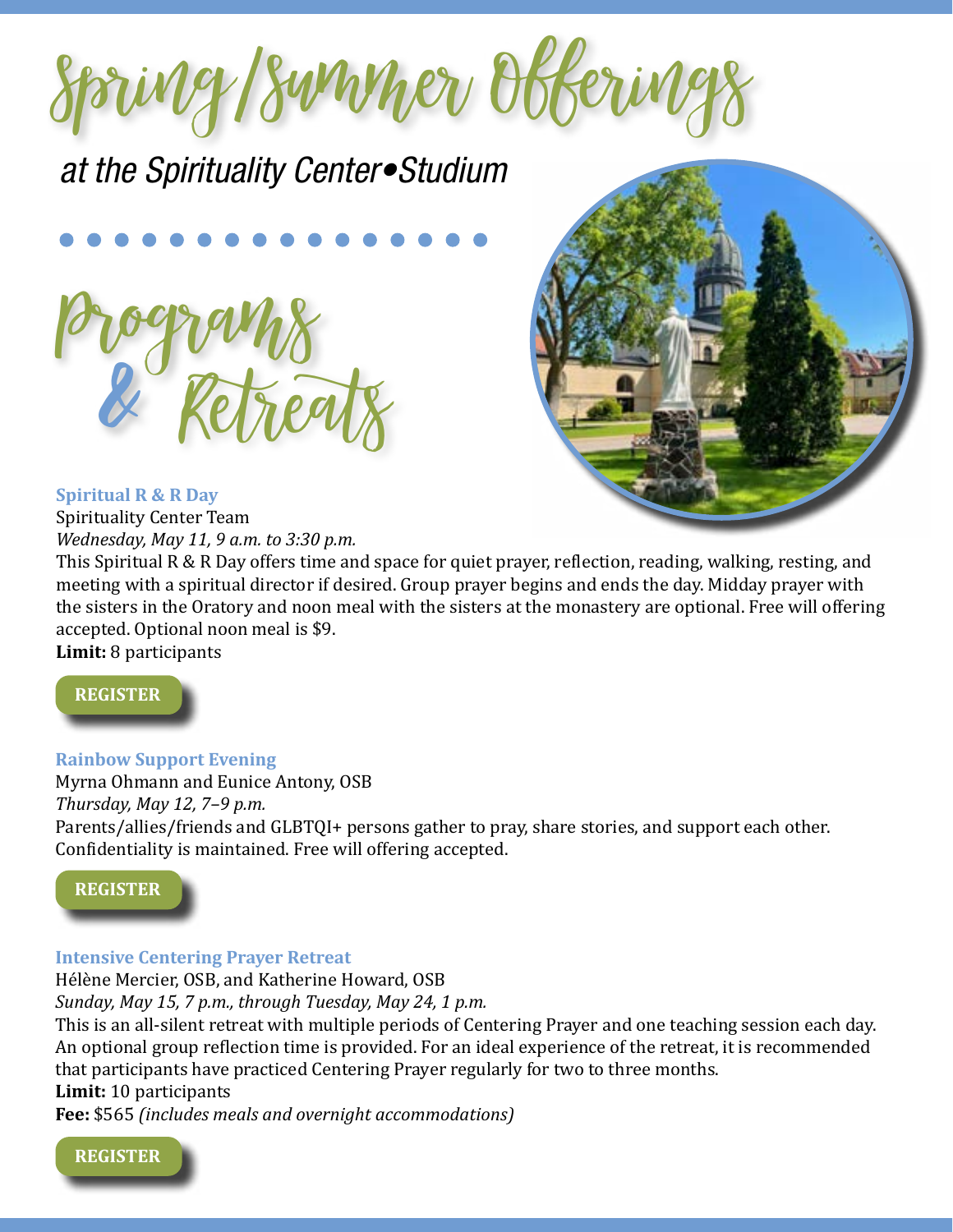## **"Listen: Does Not Wisdom Call?" | Conference Retreat with the Monastic Community**

#### Mary Stommes, OblSB

## *Sunday, June 5, 7 p.m., through Friday, June 10, 5 p.m.*

It is a rhetorical question that Proverbs asks: "Does not Wisdom call?" (8:1). Indeed, Wisdom calls—in Scripture, in the *Rule of Benedict*, in the stories of our individual and communal journeys. Wisdom calls us to listen broadly, to make connections, to weave a seamless whole from apparent scattered threads. When we "listen with the ear of our heart," we see and hear God in the smallest of things—always and everywhere, God with us! Sharing her love for scripture, story, and Benedictine spirituality, Mary Stommes will invite us simply to listen, to pause and reflect—to see and hear anew the manifold ways that God is with us. Past, present and future. Holy, holy, holy.

**Fee:** \$400 *(includes meals and overnight accommodations)*



#### **Labyrinth Retreat**

Sheryl Rose, Labyrinth Facilitator and Spiritual Director

*Wednesday, June 15, 1–3 p.m.*

Join in a shared experience of walking the sacred labyrinth by the Spirituality Center. Explore how the labyrinth path represents our journey through life and how God walks with us on the journey. History of the labyrinth and guidelines on how to pray the labyrinth will be offered, so all are welcome! In case of inclement weather, retreat will be held inside the Spirituality Center using a canvas floor labyrinth. **Limit:** 10 participants

**Fee:** \$60



#### **Holy Trouble**

Clarey McInerny, OblSB *Thursday, June 16, 9–11:15 a.m.*

Inspired by the late congressman John Lewis, this presentation looks at people who have not only been "good troublemakers," but holy troublemakers. These people led lives inspired by the original troublemaker himself, Jesus, and upset the status quo to build the Kingdom of God in their communities. This presentation will especially emphasize the lives of women and people of color in their contribution to Catholic social justice.

## **Limit:** Minimum of 6 participants **Fee:** \$60